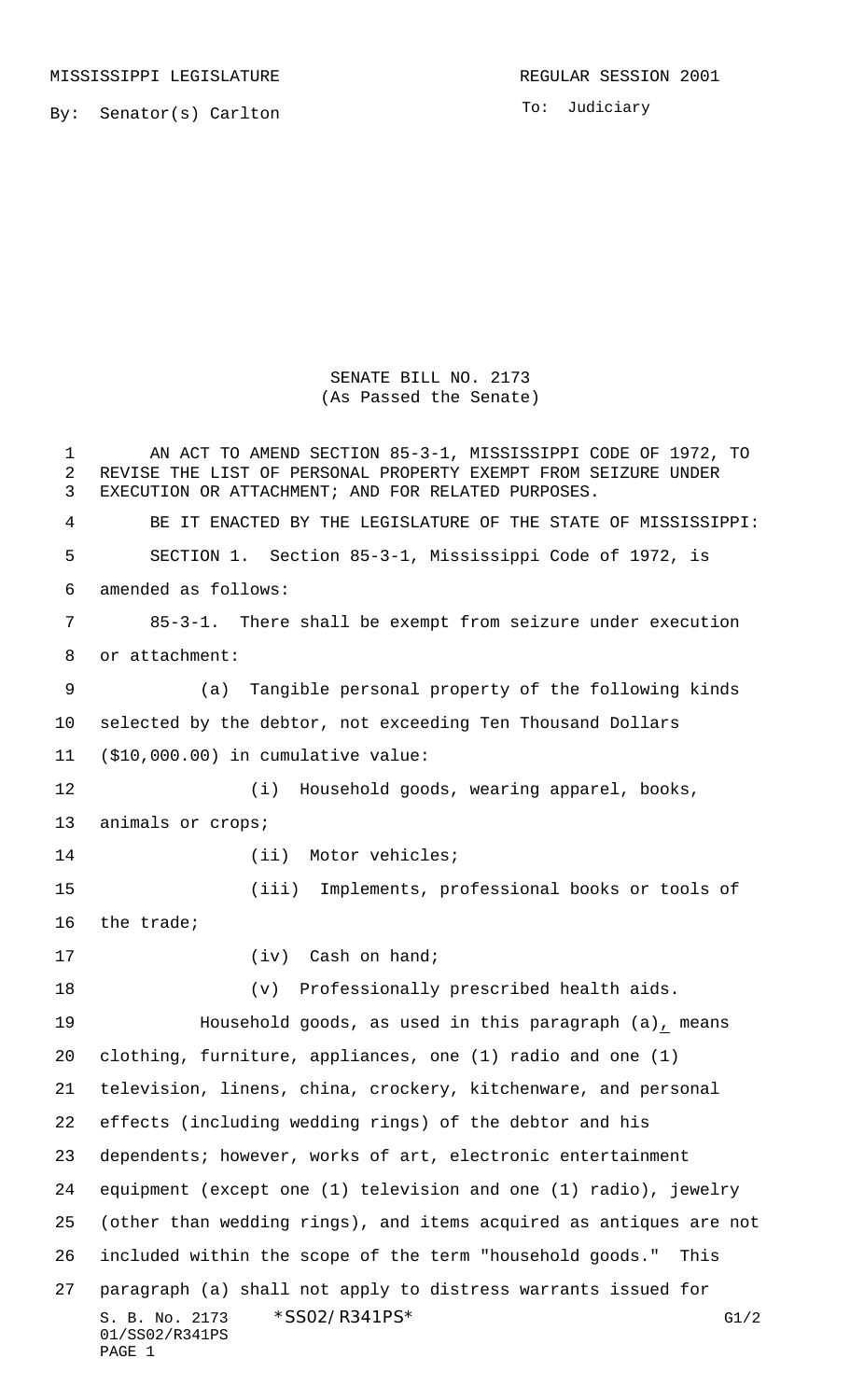85-3-4. (b) A mobile home, when owned and occupied as the 31 residence of the debtor, not exceeding Ten Thousand Dollars (\$10,000.00) in value; in determining this value, existing encumbrances, including taxes and all other liens, shall be deducted. A debtor is not entitled to the exemption of a mobile home as personal property who claims a homestead exemption under Section 85-3-21. (c) (i) The proceeds of insurance on property, real and personal, exempt from execution or attachment, and the proceeds of the sale of such property. (ii) Income from disability insurance. (iii) Payment under a stock bonus, pension, profit-sharing, annuity, or similar plan or contract on account of illness, disability, death, age or length of service, to the

collection of taxes due the state or to wages described in Section

 extent reasonably necessary for the support of the debtor and any dependent of the debtor, unless:

 A. Such plan or contract was established by or under the auspices of an insider that employed the debtor at the time the debtor's rights under such plan or contract arose; B. Such payment is on account of age or length of service; and

 C. Such plan or contract does not qualify under Section 401(a), 403(a), 403(b), 408 or 409 of the Internal Revenue Code of 1954.

 **\* \* \***

 (d) All property in this state, real, personal and mixed, for the satisfaction of a judgment or claim in favor of another state or political subdivision of another state for failure to pay that state's or that political subdivision's income tax on benefits received from a pension or other retirement plan

S. B. No. 2173 \* SS02/R341PS\* 01/SS02/R341PS PAGE 2